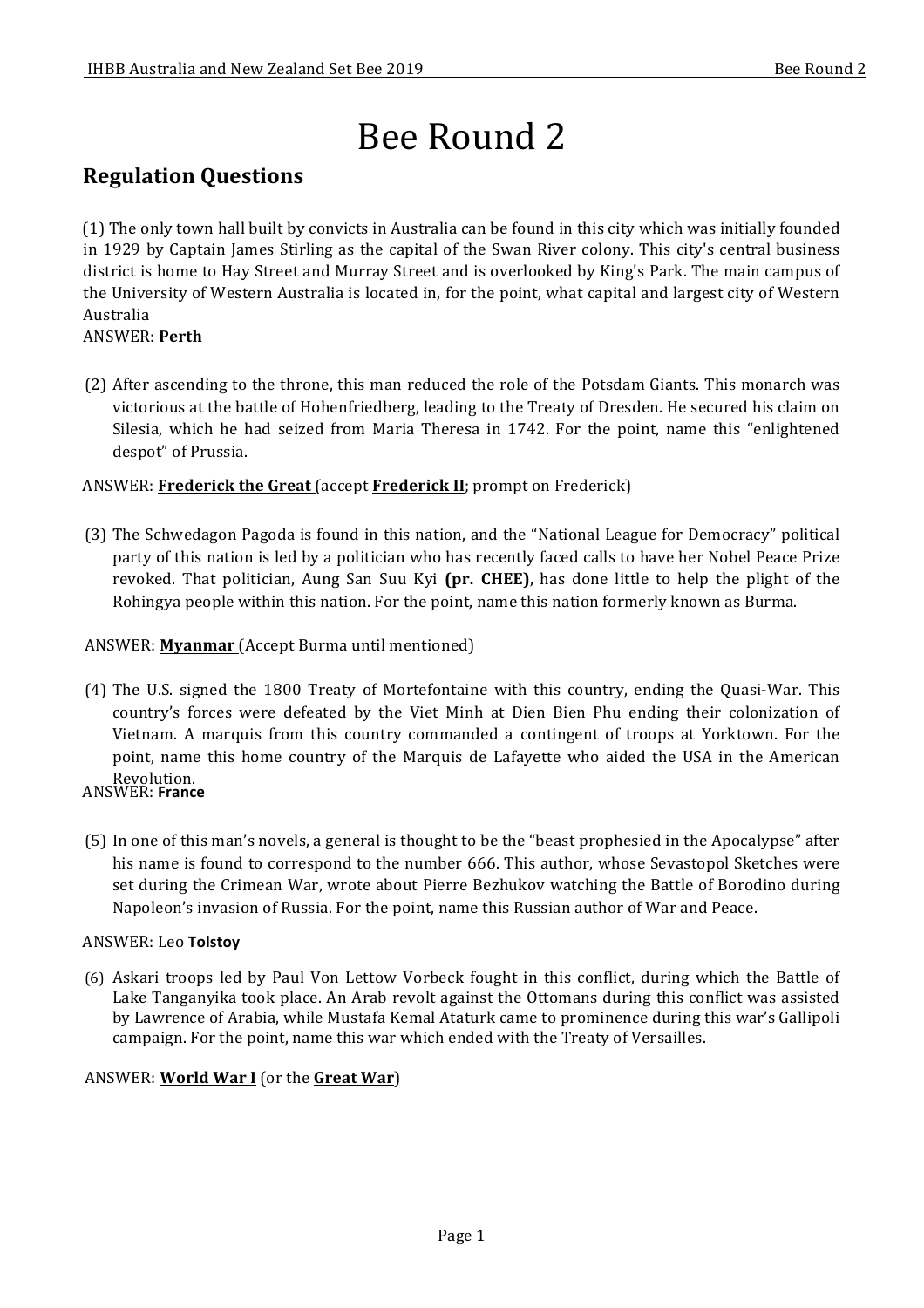(7) This structure's east-west orientation, suggests it may have been meant for a royal funeral, and this structure has reservoirs called barays. This complex sits on the Siam Reap River, and it was constructed by Suryavarman II. It appears on the flag of the modern country in which it is located, and it was built by the Khmer Empire. For the point, name this monumental religious site in Cambodia.

#### ANSWER: **Angkor Wat**

(8) Prior to this battle, the losing commander vowed to avenge the burning of Sardis by destroying Eretria. Groves of trees protected the flanks of this battle's winning side, who had waited five days to attack and finally made the decision to strike after Callimachus broke a vote. For the point, name this 490 BC victory over the Persians which preceded Pheidippides' run to relay the news to Athens.

#### ANSWER: Battle of **Marathon**

(9) The Mediterranean fell under this man's control after his corsair Barbarossa won the Battle of Preveza. This man, who fell sick and died shortly after the siege of Szigetvar, scored his most famous victory over Louis II of Hungary at the Battle of Mohacs [moh-hotch]. For the point, name this longest reigning Sultan of the Ottoman Empire.

#### ANSWER: **Suleiman the Magnificent** (accept **Suleiman I**; prompt on Suleiman)

(10) This author of *The Menzies Era* wrote an autobiography titled *Lazarus Rising*. This man refused to provide a parliamentary apology to Indigenous Australians but drafted the Motion of Reconciliation. The Goods and Service tax was introduced by this leader of the Liberal party who deployed Australian troops to Iraq and Afghanistan. The 25th Prime Minister of Australia was, for the point, what secondlongest serving Australian Prime Minister? ANSWER: John **Howard**

(10) This leader defeated King Porus at the Battle of the Hydaspes River but later ended his invasion of India when his troops revolted. This leader won the Battles of the Granicus River and Issus before decisively defeating Darius III of Persia at the Battle of Gaugamela. For the point, name this Macedonian conqueror often nicknamed "The Great"

#### ANSWER: **Alexander the Great**

(11) During this conflict, Lord Roberts was replaced by Horatio Kitchener, who expanded the usage of concentration camps. This conflict ended after the Treaty of Vereeniging was signed between the Orange Free State and Great Britain. For the point, name this 1899 conflict involving Dutchspeaking farmers in South Africa.

#### ANSWER: Second Anglo-**Boer** War

(12) This battle is alternatively known as Operation Watch on the Rhine. During this battle, George Patton claimed he could relieve Bastogne in just 48 hours. One side in this battle launched an attack through the Ardennes Forest in an attempt to recapture Antwerp. For the point, name this 1944 battle named for the shape made in the American front lines.

#### ANSWER: Battle of the **Bulge** (accept **Ardennes Counter-offensive** before "Ardennes" is read)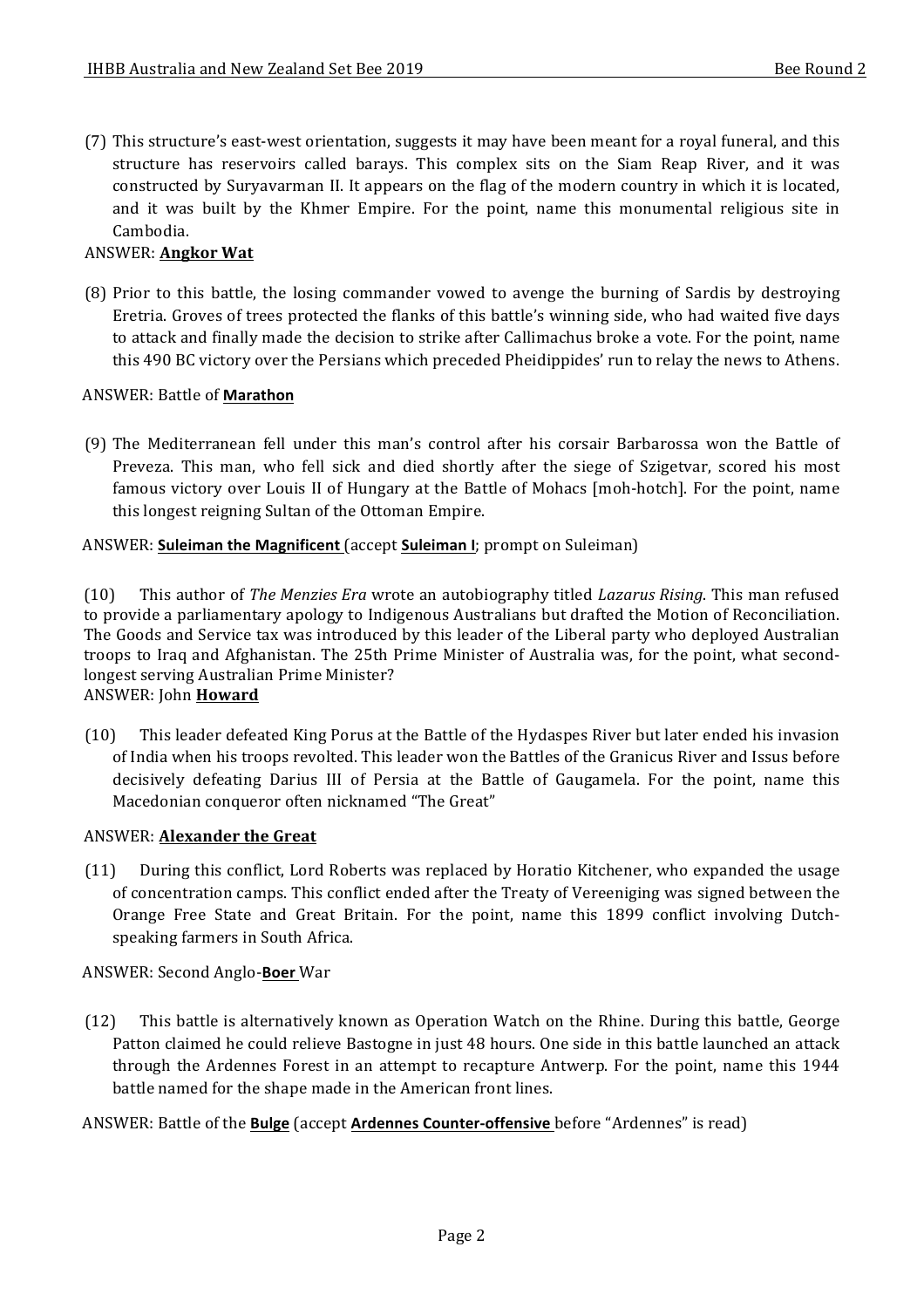(13) Howard Florey and Ernst Chain employed a group of girls at Oxford to grow this substance on the surfaces of bathtubs before improved methods of growing it in submerged culture were developed. A British police officer with a face wound became the first patient treated with injections of this substance in 1941. An accidentally-uncovered Petri dish helped Alexander Fleming discover, for the point, what mold that became a massively successful antibiotic in the mid-20th century? ANSWER: **penicillin**

## $(14)$  A "fortress in the sky," Sigiriya, was built in this country, where Anula became the first woman to be president of an Asian nation. A famous tooth relic of the Buddha is located in this country's city of Kandy. Adam's Bridge connects the mainland to, for the point, what island country where the

Tamil Tigers fought a lengthy civil war in the Indian Ocean?

#### **ANSWER: Sri Lanka**

(15) This program was introduced in a speech that declared "millions cannot and shall not hope in vain." This program began with a bank holiday and the passing of the Glass-Steagall Act. The Tennessee Valley Authority was established as part of, for the point, what domestic program by Franklin Roosevelt that fought to end the Great Depression?

#### ANSWER: **New Deal**

(16) The Battle of Lake Poyang led to the establishment of this dynasty under its first emperor, Hongwu. This dynasty built the Forbidden City and brought back giraffes after sending admiral Zheng He on a series of voyages. It eventually fell to Manchu invasions. For the point, name this last ethnically Han Chinese dynasty, which fell in 1644.

#### ANSWER: **Ming** Dynasty

(17) Foreign enemies of this man formed the Grand Alliance to oppose his expansionism, and this king was targeted domestically in the Fronde revolt. This man revoked the Edict of Nantes with the Edict of Fontainebleau, ending toleration for Huguenots, and he defended his policies by declaring "I am the state." For the point, name this despotic French monarch known as the Sun King.

#### ANSWER: Louis XIV [14] (prompt on the Sun King before mentioned; prompt on Louis)

(18) On this river, Union forces under Andrew Foote and John Pope captured the strategic Island Number 10. The New Madrid [MAH-drid] Earthquake, which drew support for Tecumseh, caused this river to flow backwards. For the point, name this river that travels past New Orleans into the Gulf of Mexico.

#### ANSWER: **Mississippi** River

(19) This leader was forced to resign after facing an internal party challenge from Michael Heseltine. James Callaghan was replaced by this leader after facing the "winter of discontent." The Poll Tax riots began after this politician instituted the unpopular Community Charge. After removing free dairy products for schoolkids, this leader was disparaged as a "milk snatcher." For the point, name this conservative Prime Minister of the UK, known as the "Iron Lady."

#### ANSWER: Margaret **Thatcher**